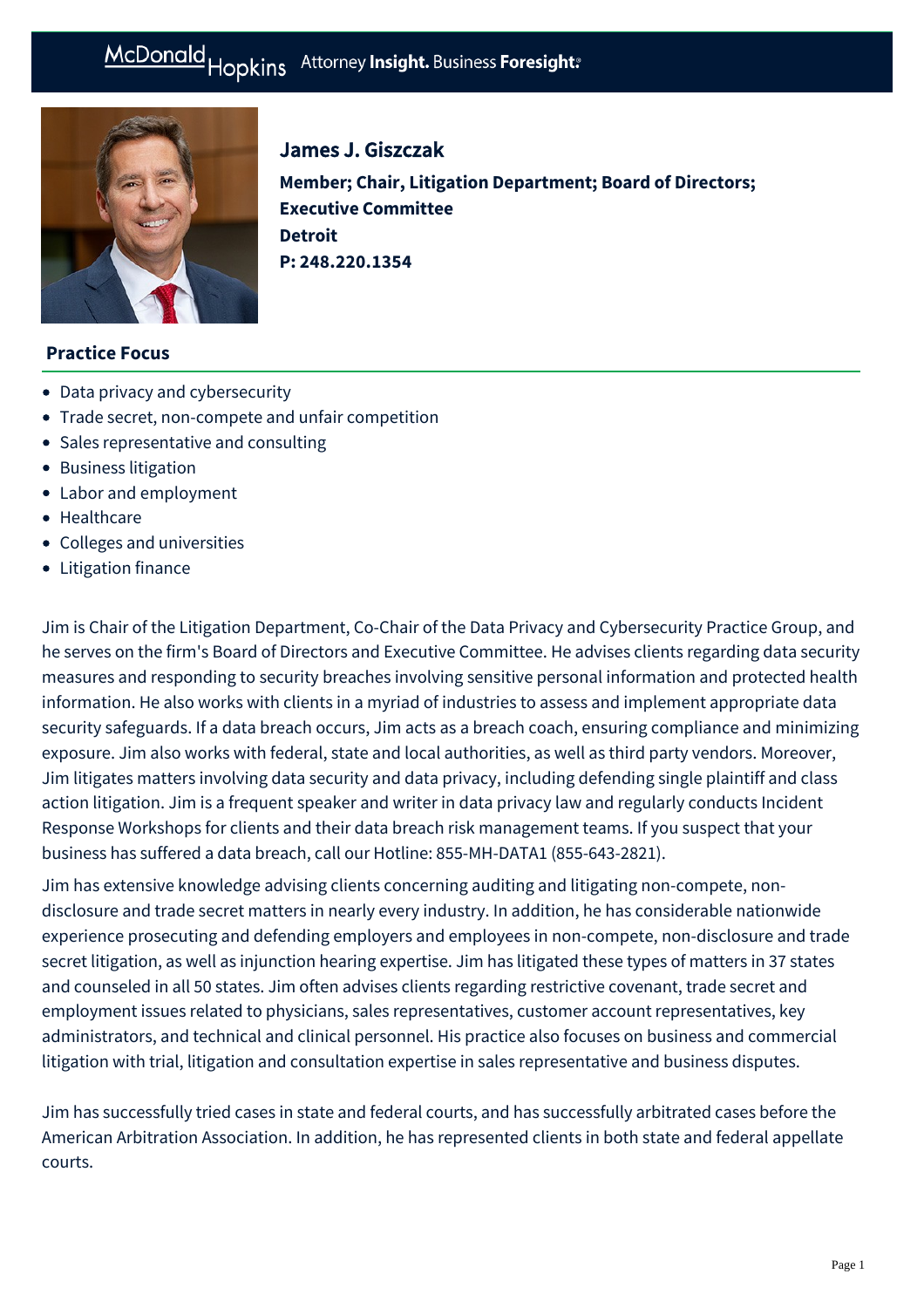A frequent speaker and commentator on data breach issues, Jim was interviewed on WWJ and FOX2 (WJBK) in Detroit. Jim and his team were named a finalist for Advisen's 2017 Cyber Risk Awards for Cyber Law Firm of the Year and Advisen's 2015 Cyber Risk Awards in the Cyber Risk Pre-Breach Team of the Year category.

Jim earned a J.D., cum laude, from Notre Dame Law School in 1992. He received a B.A., with honors, from Michigan State University's James Madison College in 1989.

# **Admissions - Court**

- U.S. Court of Appeals for the 6th Circuit
- U.S. District Court for the Eastern District of Michigan
- U.S. District Court for the Western District of Michigan

## **Admissions - State**

• Michigan

## **Education**

- Notre Dame Law School
- Michigan State University, James Madison College

## **Honors and Awards**

- Selected for inclusion in Michigan Leading Lawyers for Data Privacy and Trade Secrets/Unfair Competition Law (2018)
- Selected for inclusion in [Michigan Super Lawyers](http://www.superlawyers.com/michigan/lawyer/James-J-Giszczak/07656d71-3fb3-4eb6-adae-eac9b1a6c5d2.html) (2010-2021)
- Named one of the Best Lawyers in America (2022)

## **Professional Membership**

- State Bar of Michigan
- Detroit Metropolitan Bar Association
- Oakland County Bar Association
- Federal Bar Association
- International Lawyers Network Cybersecurity & Data Privacy Specialty Group (Co-Chair)
- InfraGard (Member)

#### **Public Service and Volunteerism**

[Leadership Oakland](http://www.leadershipoakland.com/) Board of Directors (President: 2010-2011)

# **Alerts**

- [Federal government issues new cybersecurity incident reporting rule for banks and bank service providers](https://mcdonaldhopkins.com/Insights/November-2021/Federal-government-issues-new-cybersecurity-incide)
- [Businesses urged to take action to protect against the growing threat of ransomware](https://mcdonaldhopkins.com/Insights/June-2021/Businesses-urged-to-take-action-to-protect-against)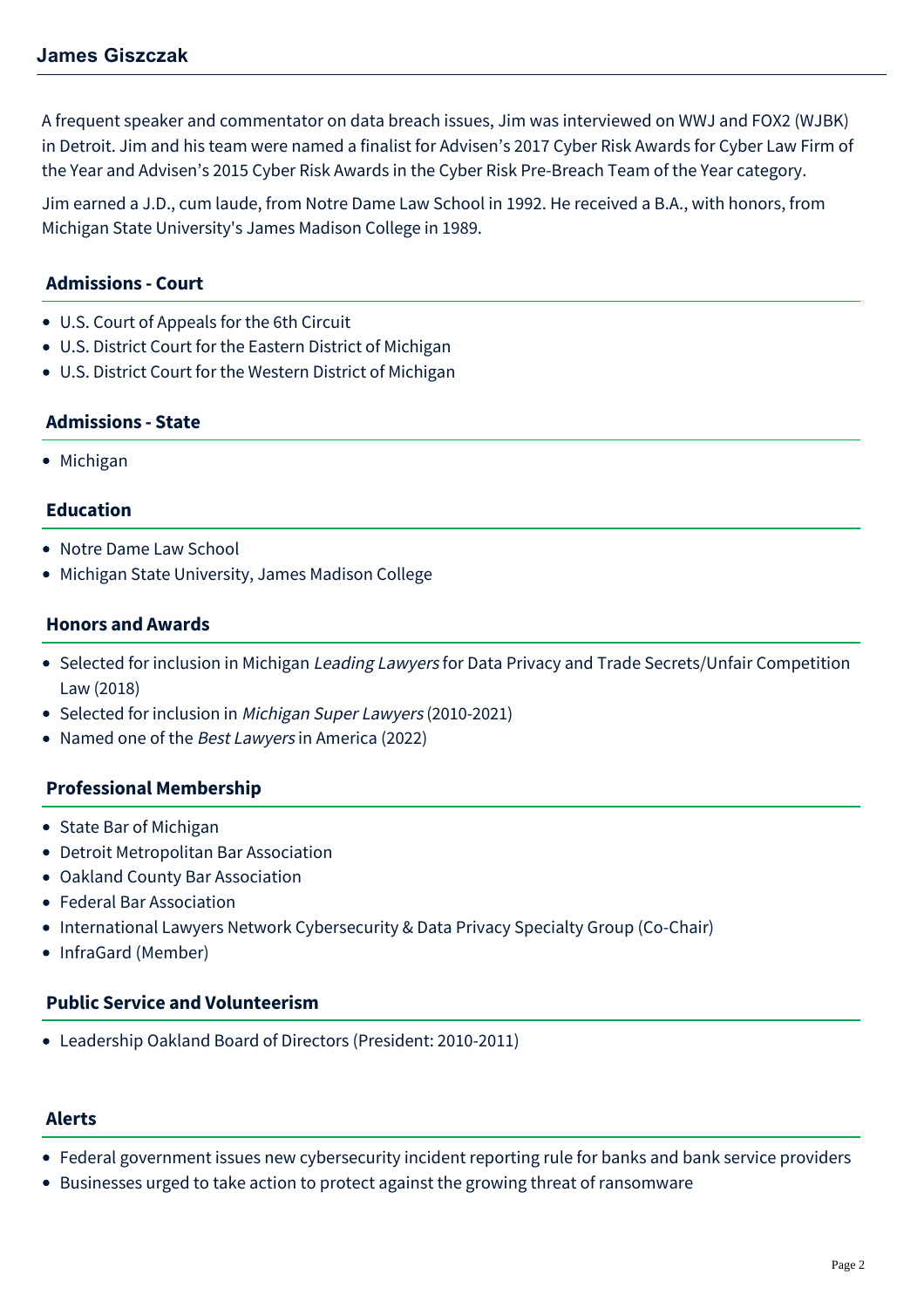- [Potential imminent cyber threat to hospitals and healthcare providers](https://mcdonaldhopkins.com/Insights/October-2020/Potential-imminent-threat-to-hospitals-and-healthc)
- [Joint alert issued on exploitation of COVID-19 by malicious cyber actors](https://mcdonaldhopkins.com/Insights/April-2020/Joint-alert-issued-on-exploitation-of-COVID19-by-m)
- [9 tips for keeping your workforce CyberSavvy while working from home](https://mcdonaldhopkins.com/Insights/March-2020/9-tips-for-keeping-your-workforce-CyberSavvy-while)
- [Cybercriminals exploit coronavirus fears](https://mcdonaldhopkins.com/Insights/March-2020/Cybercriminals-exploit-Coronavirus-fears)
- [10 cyber savvy holiday shopping tips](https://mcdonaldhopkins.com/Insights/November-2019/10-cyber-savvy-holiday-shopping-tips)
- [12 back-to-school cybersecurity tips for parents](https://mcdonaldhopkins.com/Insights/August-2019/12-back-to-school-cybersecurity-tips-for-parents)
- [New Jersey revises data breach law, expands definition of personal information to include online account](https://mcdonaldhopkins.com/Insights/June-2019/NJ-revises-data-breach-law-expands-definition-of-p) information
- [Supreme Court of Illinois holds no actual injury is required to state a claim under the Illinois Biometric](https://mcdonaldhopkins.com/Insights/January-2019/No-actual-injury-is-required-to-state-claim-under) Information Privacy Act
- [Big changes coming for post-data breach protections](https://mcdonaldhopkins.com/Insights/September-2018/Big-changes-coming-for-post-data-breach-protection)
- [Companies with employees in Massachusetts will be affected by non-compete agreement reform](https://mcdonaldhopkins.com/Insights/August-2018/Companies-with-employees-in-Massachusetts-will-be)
- [50 out of 50: Every state in US now has a breach notification law](https://mcdonaldhopkins.com/Insights/April-2018/50-out-of-50-Every-state-in-US-now-has-a-breach-no)
- [Best practices for data privacy and cybersecurity employee awareness training](https://mcdonaldhopkins.com/Insights/March-2018/Best-practices-for-data-privacy-and-cybersecurity)
- [OCR's HIPAA breach "wall of shame" breaks 2,000](https://mcdonaldhopkins.com/Insights/August-2017/OCR-s-HIPAA-breach-wall-of-shame-breaks-2,000-(1))
- [OCR's HIPAA breach "wall of shame" breaks 2,000](https://mcdonaldhopkins.com/Insights/August-2017/OCR-s-HIPAA-breach-wall-of-shame-breaks-2,000)
- [OCR issues guidance on cyber threat reporting and monitoring](https://mcdonaldhopkins.com/Insights/April-2017/OCR-issues-guidance-on-cyber-threat-reporting-and)
- [March 1 deadline approaching to submit breach reports](https://mcdonaldhopkins.com/Insights/February-2017/March-1-deadline-approaching-to-submit-breach-repo)
- [Who is a HIPAA business associate?](https://mcdonaldhopkins.com/Insights/January-2017/Who-is-a-HIPAA-business-associate)
- [OCR to step up investigations of small HIPAA breaches](https://mcdonaldhopkins.com/Insights/August-2016/OCR-to-step-up-investigations-of-small-HIPAA-breac)
- [EU-U.S. Privacy Shield formally adopted, set to launch Aug. 1 for U.S. businesses](https://mcdonaldhopkins.com/Insights/July-2016/EUUS-Privacy-Shield-Formally-Adopted-Set-to-Launch)
- [IRS launches identity theft awareness campaign aimed at tax preparers](https://mcdonaldhopkins.com/Insights/July-2016/IRS-launches-identity-theft-awareness-campaign-aim)
- [Illinois toughens up on privacy by bolstering its breach notification law](https://mcdonaldhopkins.com/Insights/June-2016/Illinois-toughens-up-on-privacy-by-bolstering-its)
- [3 notable features of the newly passed Defend Trade Secrets Act](https://mcdonaldhopkins.com/Insights/April-2016/3-notable-features-of-the-newly-passed-Defend-Trad)
- [Phase 2 HIPAA audits are coming](https://mcdonaldhopkins.com/Insights/March-2016/Phase-2-HIPAA-audits-are-coming)
- [EU and US agree to Privacy Shield to replace the Safe Harbor](https://mcdonaldhopkins.com/Insights/March-2016/EU-and-US-agree-to-Privacy-Shield-to-replace-the-S)
- [OCR strikes again with 3 recent HIPAA settlements](https://mcdonaldhopkins.com/Insights/January-2016/OCR-strikes-again-with-3-recent-HIPAA-settlements)
- [Finally, EU officials agree on new data protection reform](https://mcdonaldhopkins.com/Insights/December-2015/Finally-EU-officials-agree-on-new-data-protection)
- [3 questions to consider before terminating a sales representative](https://mcdonaldhopkins.com/Insights/December-2015/3-questions-to-consider-before-terminating-a-sales)
- [Recent HIPAA settlement reinforces importance of encryption, risk analysis, and mobile device security](https://mcdonaldhopkins.com/Insights/September-2015/Healthcare-and-Data-Privacy-and-Cybersecurity-Rece)
- [Merchants beware: You could be on the hook for the next data breach](https://mcdonaldhopkins.com/Insights/August-2015/Data-Privacy-and-Cybersecurity-Merchants-beware-Yo)
- [Threat of identity theft is enough for your consumers to sue](https://mcdonaldhopkins.com/Insights/August-2015/Data-Privacy-and-Cybersecurity-Threat-of-identity)
- [Communications with your cybersecurity consultant and forensic reports may now be protected](https://mcdonaldhopkins.com/Insights/June-2015/Data-Privacy-and-Cybersecurity-Communications-with)
- [The Art of \(Cyber\) War: Cybersecurity Tactics for All Financial Institutions](https://mcdonaldhopkins.com/Insights/April-2015/The-Art-of-Cyber-War-Cybersecurity-Tactics-for-Al)
- [President Obama Signs Executive Order Imposing Sanctions on Foreign Hackers](https://mcdonaldhopkins.com/Insights/April-2015/President-Obama-Signs-Executive-Order-Imposing-San)
- [Communications sector adopts first-of-its-kind cybersecurity measures](https://mcdonaldhopkins.com/Insights/March-2015/Communications-sector-adopts-first-of-its-kind-cyb)
- [Decoding the new payment card security standard](https://mcdonaldhopkins.com/Insights/March-2015/Data-Privacy-and-Cybersecurity-Alert-Decoding-the)
- [Who will fight against cyber crime?](https://mcdonaldhopkins.com/Insights/Febrary-2015/Who-will-fight-against-cyber-crime)
- [March 1 deadline approaching for HIPAA covered entities to submit breach reports](https://mcdonaldhopkins.com/Insights/Febrary-2015/March-1-deadline-approaching-for-HIPAA-covered-ent)
- [Anthem's two small details that led to one big breach](https://mcdonaldhopkins.com/Insights/Febrary-2015/Data-Privacy-and-Cybersecurity-Alert-Anthems-two-s)
- [International hacking ring executes \\$1 billion banking breach](https://mcdonaldhopkins.com/Insights/Febrary-2015/Data-Privacy-and-Cybersecurity-Alert-International)
- [White House announces new cyber threat agency](https://mcdonaldhopkins.com/Insights/Febrary-2015/White-House-announces-new-cyber-threat-agency)
- [Cybersecurity breach rocks Anthem](https://mcdonaldhopkins.com/Insights/Febrary-2015/Data-Privacy-and-Cybersecurity-Alert-Cybersecurity)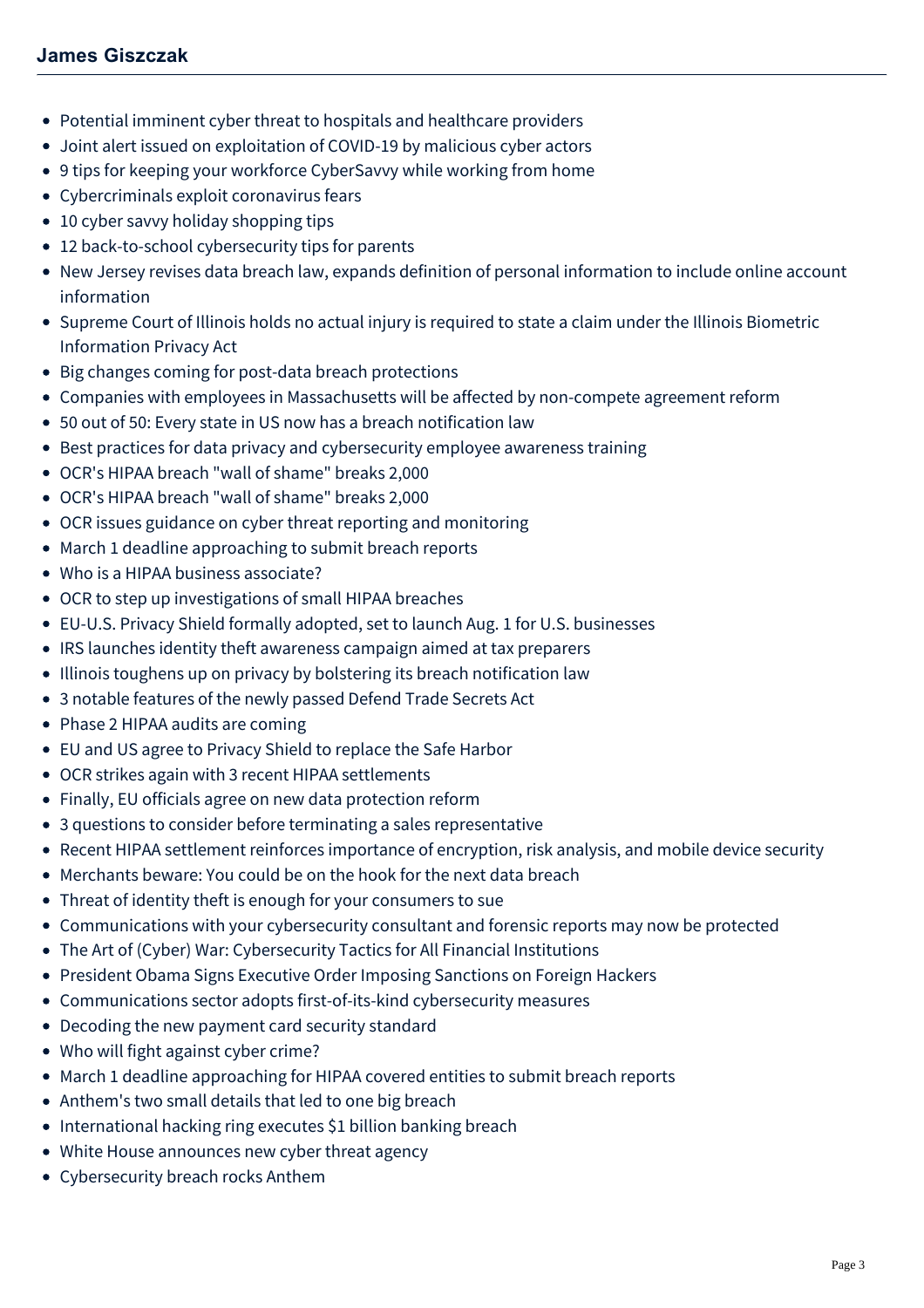- [Significant data breach class action ruling](https://mcdonaldhopkins.com/Insights/January-2015/Data-Privacy-and-Cybersecurity-Alert-Significant-d)
- [What if the Personal Data Notification & Protection Act Passes?](https://mcdonaldhopkins.com/Insights/January-2015/Data-Privacy-and-Cybersecurity-Alert-What-if-the-P)
- [ISIS hacks U.S. military social media accounts](https://mcdonaldhopkins.com/Insights/January-2015/Data-Privacy-and-Cybersecurity-Alert-ISIS-hacks-US)
- [President Obama's new data privacy agenda](https://mcdonaldhopkins.com/Insights/January-2015/President-Obamas-new-data-privacy-agenda)

# **Blog Posts**

- [OFAC sanctions necessitate improved cybersecurity preparedness and an experienced incident response](https://mcdonaldhopkins.com/Insights/September-2021/OFAC-sanctions-necessitate-improved-cybersecurity) team
- [10 ways to stay CyberSavvy while employees return to work](https://mcdonaldhopkins.com/Insights/May-2020/10-ways-to-stay-CyberSavvy-while-employees-return)
- [Coronavirus relief funds mistakenly being direct deposited to cybercriminals](https://mcdonaldhopkins.com/Insights/April-2020/Coronavirus-relief-funds-mistakenly-being-direct-d)
- [Coronavirus will lead to litigation funding boom](https://mcdonaldhopkins.com/Insights/April-2020/Coronavirus-will-lead-to-litigation-funding-boom)
- [OCR announces penalty waivers for telehealth COVID-19 emergency and other treatment](https://mcdonaldhopkins.com/Insights/March-2020/OCR-Announces-Penalty-Waivers-for-Telehealth-COVID)
- [Google fined millions for alleged GDPR violations](https://mcdonaldhopkins.com/Insights/February-2019/Google-fined-millions-alleged-GDPR-violations)
- [New data privacy laws continue to change the landscape for compliance](https://mcdonaldhopkins.com/Insights/September-2018/New-data-privacy-laws-continue-to-change-the-lands)
- [Risk of future identity theft may be sufficient to confer standing in data breach litigation](https://mcdonaldhopkins.com/Insights/March-2018/Risk-of-future-identity-theft-may-be-sufficient-to)
- [Construction contractors must remain vigilant to minimize cybersecurity risks](https://mcdonaldhopkins.com/Insights/November-2017/Construction-contractors-must-remain-vigilant-to-m)
- [Act promptly to address HIPAA violations](https://mcdonaldhopkins.com/Insights/May-2017/Act-promptly-to-address-HIPAA-violations)
- [Michigan State University confirms data breach of server containing 400K records](https://mcdonaldhopkins.com/Insights/November-2016/Michigan-State-University-confirms-data-breach-of)
- [Yahoo-oops! At least 500M user accounts compromised](https://mcdonaldhopkins.com/Insights/September-2016/Yahoooops-At-Least-500-Million-User-Accounts-Compr)
- [Pass or fail? Data privacy and cybersecurity risks in higher education](https://mcdonaldhopkins.com/Insights/August-2016/Pass-or-fail-Data-privacy-and-cybersecurity-risks)
- [EU privacy regulators offer dubious endorsement of Privacy Shield](https://mcdonaldhopkins.com/Insights/July-2016/EU-privacy-regulators-offer-dubious-endorsement-of)
- [5 ways US companies can prepare for the Privacy Shield](https://mcdonaldhopkins.com/Insights/July-2016/5-ways-US-companies-can-prepare-for-the-Privacy-Sh)

## **News**

- [McDonald Hopkins Announces New Co-Presidents to Lead Firm Into the Future](https://mcdonaldhopkins.com/Insights/March-2022/McDonald-Hopkins-elects-Giszczak-and-Stief-as-pres)
- [50 McDonald Hopkins attorneys recognized in The Best Lawyers](https://mcdonaldhopkins.com/Insights/August-2021/50-McDonald-Hopkins-attorneys-recognized-in-The-Be)
- [McDonald Hopkins attorneys selected to 2021 Michigan Super Lawyers and Rising Stars Lists](https://mcdonaldhopkins.com/Insights/August-2021/McDonald-Hopkins-attorneys-selected-to-2021-Michig)
- [Four McDonald Hopkins attorneys among speakers to be featured at 30th annual Ohio Business Tax](https://mcdonaldhopkins.com/Insights/January-2021/Four-McDonald-Hopkins-attorneys-among-speakers-to) Conference
- [Cyber Master Class presented by MCPc and McDonald Hopkins](https://mcdonaldhopkins.com/Insights/September-2020/Cyber-Master-Class-presented-by-MCPc-and-McDonald)
- [Nine McDonald Hopkins attorneys recognized as Michigan Super Lawyers and Rising Stars](https://mcdonaldhopkins.com/Insights/September-2020/Nine-McDonald-Hopkins-attorneys-recognized-as-Mich)
- [McDonald Hopkins nominated again for Cyber Law Firm of the Year](https://mcdonaldhopkins.com/Insights/April-2020/McDonald-Hopkins-nominated-again-for-Cyber-Law-Fir)
- ["Cyber Perspectives on Coronavirus"](https://mcdonaldhopkins.com/Insights/April-2020/Cyber-Perspectives-on-Coronavirus)
- [James Giszczak quoted in Metromode in advance of Jan. 29 Detroit area Cybersecurity For Business event](https://mcdonaldhopkins.com/Insights/January-2020/James-Giszczak-quoted-in-Metromode-in-advance-of-J)
- [Giszczak discusses back to school cybersecurity tips on Cleveland WKYC TV-3's Live on Lakeside](https://mcdonaldhopkins.com/Insights/September-2019/Giszczak-discusses-back-to-school-cybersecurity-ti)
- ["Important Cyber Tips for Parents Kids Heading Back to School"](https://mcdonaldhopkins.com/Insights/September-2019/Important-Cyber-Tips-for-Parents-Kids-Heading-Back)
- ["Labs Should Heed Lessons from Huge Data Breach"](https://mcdonaldhopkins.com/Insights/July-2019/Labs-Should-Heed-Lessons-from-Huge-Data-Breach)
- [McDonald Hopkins' new Litigation Finance Practice Group is one of the first of its kind and unique to the](https://mcdonaldhopkins.com/Insights/April-2019/new-Litigation-Finance-Practice-Group-is-one-of-th) legal market
- ["Cyber safe harbor: What to know about Ohio's new data protection law"](https://mcdonaldhopkins.com/Insights/December-2018/Cyber-safe-harbor-What-to-know-about-Ohios-new-dat)
- [McDonald Hopkins nominated for Cyber Law Firm of the Year](https://mcdonaldhopkins.com/Insights/March-2018/McDonald-Hopkins-nominated-for-Cyber-Law-Firm-of-t)
- [Eleven attorneys at McDonald Hopkins honored as Michigan Super Lawyers and Rising Stars](https://mcdonaldhopkins.com/Insights/September-2017/Eleven-attorneys-at-McDonald-Hopkins-honored-a-(1))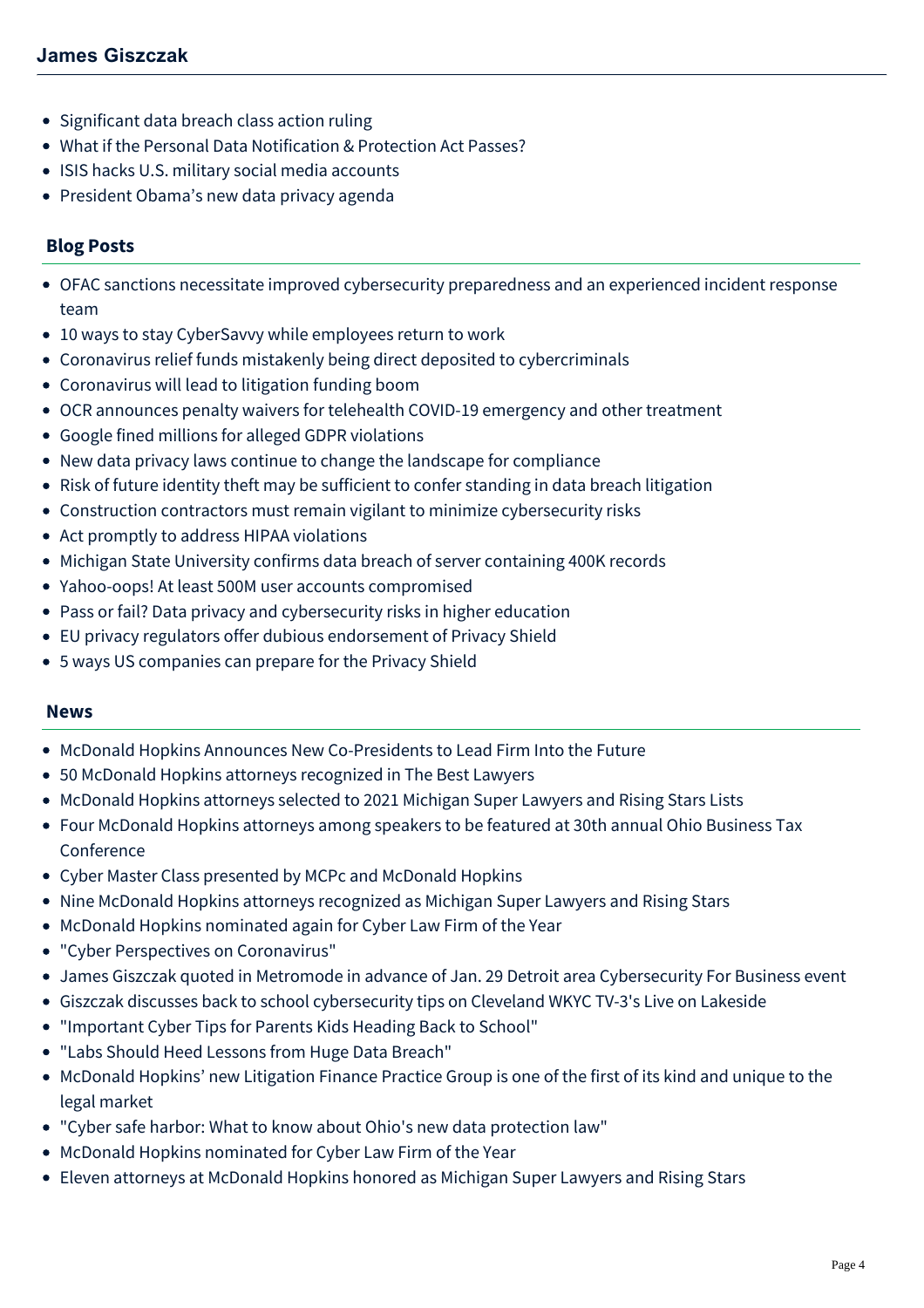- ["Click at your own peril"](https://mcdonaldhopkins.com/Insights/August-2017/Click-at-your-own-peril)
- ["A Cybersecurity Update and Resource Guide for Healthcare Organizations"](https://mcdonaldhopkins.com/Insights/July-2017/A-Cybersecurity-Update-and-Resource-Guide-for-Heal)
- [McDonald Hopkins named a finalist for Advisen's 2017 Cyber Risk Awards](https://mcdonaldhopkins.com/Insights/April-2017/McDonald-Hopkins-named-a-finalist-for-Advisens-201)
- [Shawn M. Riley becomes president of McDonald Hopkins](https://mcdonaldhopkins.com/Insights/October-2016/Shawn-M-Riley-becomes-president-of-McDonald-Hopkin)
- ["Disaster insurance experts: Business survival depends on preparedness, business continuity planning"](https://mcdonaldhopkins.com/Insights/July-2016/Disaster-insurance-experts-Business-survival-depen)
- ["Manufacturers beef up cybersecurity"](https://mcdonaldhopkins.com/Insights/May-2016/Manufacturers-beef-up-cybersecurity)
- ["U.S. Steel presses Chinese import ban"](https://mcdonaldhopkins.com/Insights/May-2016/US-Steel-presses-Chinese-import-ban)
- ["Cyber insurance offers companies a safety net from online hackers"](https://mcdonaldhopkins.com/Insights/February-2016/Cyber-insurance-offers-companies-a-safety-net-from)
- ["Car Hacking Growing More Likely, Security Experts Say"](https://mcdonaldhopkins.com/Insights/February-2016/Car-Hacking-Growing-More-Likely-Security-Experts-S)
- ["APA Cyber Security Briefing at the DAC"](https://mcdonaldhopkins.com/Insights/February-2016/APA-Cyber-Security-Briefing-at-the-DAC)
- ["Cybersecurity"](https://mcdonaldhopkins.com/Insights/December-2015/%22Cybersecurity%22)
- ["Cyber security requires preparedness"](https://mcdonaldhopkins.com/Insights/December-2015/Cyber-security-requires-preparedness-Jim-Giszczak)
- ["In the Future Auto Cybersecurity Onus Could Be on Owners"](https://mcdonaldhopkins.com/Insights/November-2015/In-the-Future-Auto-Cybersecurity-Onus-Could-Be-on)
- [Twelve attorneys at McDonald Hopkins honored as Michigan Super Lawyers and Rising Stars](https://mcdonaldhopkins.com/Insights/September-2015/Twelve-attorneys-at-McDonald-Hopkins-honored-as-Mi)
- [McDonald Hopkins issues new white paper: 7 tactics for winning the cyber war](https://mcdonaldhopkins.com/Insights/August-2015/McDonald-Hopkins-issues-new-white-paper-7-tactics)
- ["Head in the cloud? Many companies remain uninsured against cyberattacks"](https://mcdonaldhopkins.com/Insights/July-2015/Head-in-the-cloud-Many-companies-remain-uninsured)
- ["The Art of \(Cyber\) War: Cybersecurity Tactics for All Financial Institutions"](https://mcdonaldhopkins.com/Insights/May-2015/The-Art-of-Cyber-War-Cybersecurity-Tactics-for-All)
- [McDonald Hopkins Named a Finalist for Advisen's 2015 Cyber Risk Awards](https://mcdonaldhopkins.com/Insights/April-2015/McDonald-Hopkins-Named-a-Finalist-for-Advisens-201)
- ["International Lawyers Network Forms Cybersecurity & Data Privacy Specialty Group," PRLeap features Jim](https://mcdonaldhopkins.com/Insights/March-2015/International-Lawyers-Network-Forms-Cybersecurity) Giszczak

## **Podcasts**

[Episode 33: Back to school cybersecurity tips for parents](https://mcdonaldhopkins.com/Insights/September-2019/Back-to-school-cybersecurity-tips-for-parents)

# **External Publications**

- "Preventing and Responding to Payroll Fraud Incidents," PEO Insider, Volume 23/No. 1, February 2019
- ["Click at your own peril,"](http://www.crainscleveland.com/article/20170729/news/170729798/click-your-own-peril) quoted in Crain's Cleveland Business, July, 29, 2017
- "HIPAA: The Time for Compliance Is Now," Northern Ohio Physician, Volume 101/No. 4, July/August 2016
- "[Head in the cloud? Many companies remain uninsured against cyberattack](http://www.crainsdetroit.com/article/20150726/NEWS/307269995/head-in-the-cloud-many-companies-remain-uninsured-against#utm_medium=email&utm_source=cdb-weekly&utm_campaign=cdb-weekly-20150726)s," quoted in Crain's Detroit Business, July 26, 2015
- "[The Art of \(Cyber\) War: Cybersecurity Tactics for All Financial Institutions,](http://www.mcdonaldhopkins.com/documents/news/Sarkar-Giszczak-51315.pdf)" Bloomberg BNA's Banking Report, May 19, 2015
- ["You may be in the crosshairs of a new Florida statute, even if you are located outside of Florida,"](https://www.mcdonaldhopkins.com/documents/news/Giszczak%20article.pdf) PEO Insider, September 2014
- "[How to brace your business against cyber attacks and avoid being the next Target](http://www.cleveland.com/business/index.ssf/2014/07/how_to_brace_your_business_aga.html)," quoted in The Plain Dealer, July 17, 2014
- [Protecting IP: Q&A with James Giszczak of McDonald Hopkins,"](http://juntoblog.net/2013/10/09/protecting-ip/) Net Diligence Blog, October 2013
- "[Ten Steps: Best Practices in Hiring Laboratory Professionals,](http://www.mcdonaldhopkins.com/documents/news/White%20Paper%20-%20Ten%20Steps.%20Best%20Practices%20in%20Hiring%20Laboratory%20Professionals%20(4513707).pdf)" White Paper with Richard Cooper and Slone Partners, October 2013
- "[Data Privacy: Protecting PEO Assets, Data, and Client Information](https://mcdonaldhopkins.com/documents/attorney/Protecting%20PEO%20Assets.pdf)," PEO Insider, August 2013
- Quoted, "Data Breach Cases Turning Plaintiffs' Way Attorneys Say," Law360, June 6, 2013
- "Risky Business: Sharing Health Data while Protecting Privacy," Trafford Publishing, 2013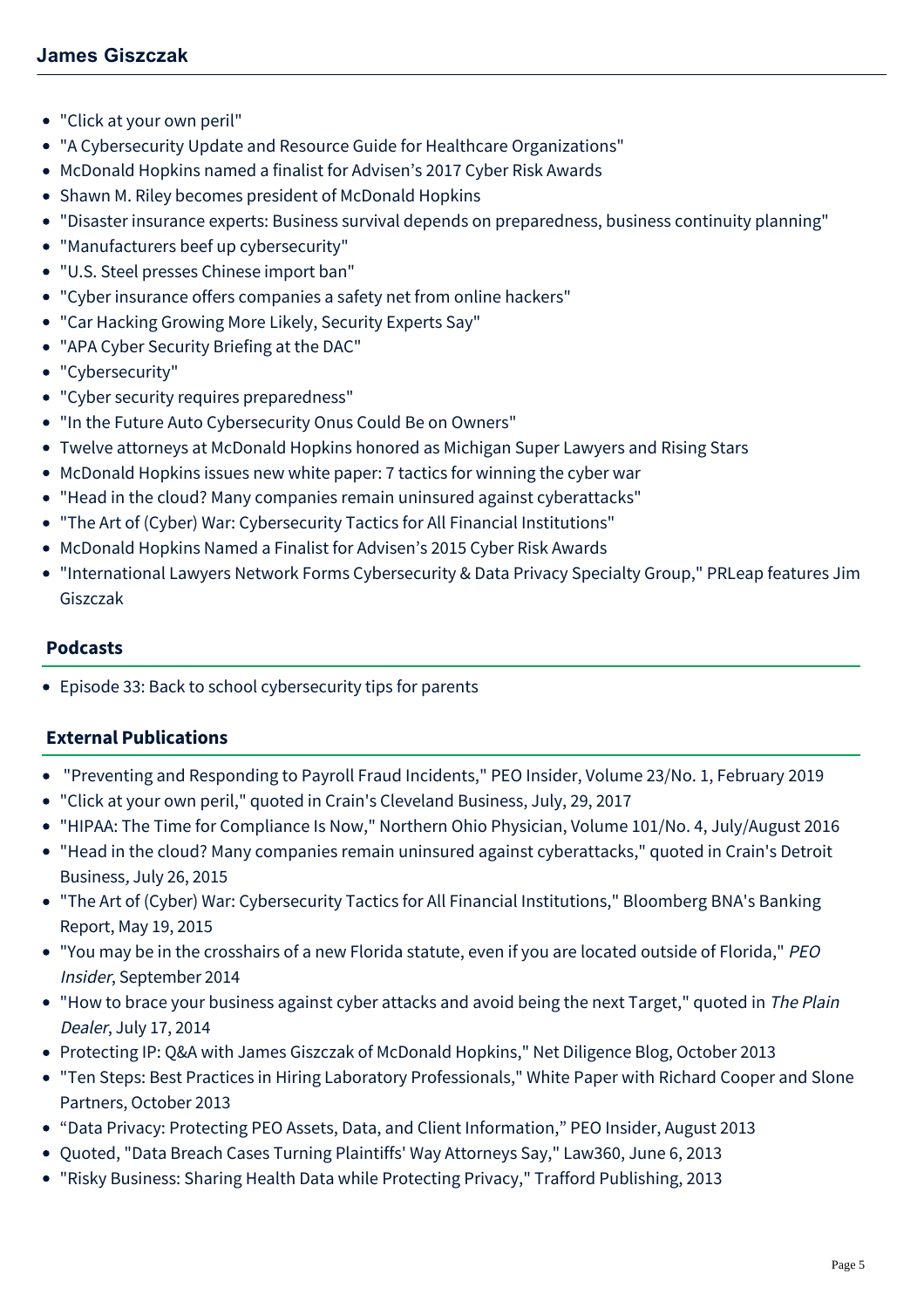- "[Anatomy of a Data Breach: A 3 Part Series Part 3: Immediate Action Items Upon a Data Breach,](https://mcdonaldhopkins.com/documents/attorney/Anatomy%20of%20a%20Data%20Breach%20Part%203.pdf)" Risky Business - The Privacy Analytics Newsletter, August 2012
- "[How to minimize the risk of, or respond to, a data breach](http://www.sbnonline.com/2012/08/how-to-minimize-the-risk-of-or-respond-to-a-data-breach/?full=1)," Smart Business Magazine, August 2012
- ["Anatomy of a Data Breach: A 3 Part Series Part 2: Proactive Measures and Requirements to Minimize the](https://mcdonaldhopkins.com/documents/attorney/Anatomy%20of%20a%20Data%20Breach%20%20A%203%20Part%20Series%20-%20Part%202.pdf) Risk of a Data Breach," Risky Business - The Privacy Analytics Newsletter, June 2012
- "Data Breach at Your Laboratory? Immediate Action Items! How to Deal with a PHI Violation," G2 Intelligence Compliance Report - Perspectives, July-August 2012
- ["Data Breach? Immediate Action Items!"](http://www.mcdonaldhopkins.com/documents/news/Giszczak%20Paluzzi%204%2012.pdf) PEO Insider, April 2012
- "[Anatomy of a Data Breach: A 3 Part Series Part 1: Data Privacy Regulations, Penalties and Statistics,](http://www.mcdonaldhopkins.com/documents/news/anatomy%20of%20a%20data%20breach.pdf)" Risky Business - The Privacy Analytics Newsletter, March 2012
- "3 New state data breach notification statutes and expiration of a grandfather clause in 2012," RBMA Monthly Legal Update Digest, March 2012
- "Attorneys General and FTC continue to increase legal standards for data privacy compliance and penalties for noncompliance" RMBA Monthly Legal Update Digest November 2011
- "[Are you legally vulnerable?"](http://www.mcdonaldhopkins.com/news.aspx?id=zGT_wg50ZEy4bhjfvHbTVQ) Smart Business Detroit, October 2011
- "How sales representative agreements can provide both a shield and a sword," Smart Business Detroit, September 2011
- "[Don't Risk Customers' Data Protect your business when a vendor handles clients' personal information"](http://www.mcdonaldhopkins.com/documents/news/BurgerCOM0111.pdf) Scotsman Guide Commercial Edition, January, 2011
- "[Sales Rep Agreements, are you protected?"](http://www.mcdonaldhopkins.com/documents/news/Billing_Nov-Dec10_SalesReps.pdf) HBMA Billing, December 2010
- ["Year-end exodus--How to protect your assets and minimize loss due to misappropriation or a data](http://www.mcdonaldhopkins.com/documents/news/Smart%20Business%20Detroit%20Insights%20Article-Dec%202010-Giszczak%20(2490960).PDF) breach," Smart Business Detroit-Insights, Legal Affairs, December 2010

# **Events**

- [The Future of Workplace Security: A Cybersecurity Attorney's Perspective | Thursday, December 9, 2021](https://mcdonaldhopkins.com/Events/2021/The-Future-of-Workplace-Security-A-Cybersecurity-A)
- [ILN 2021 Fall Virtual Conference | Thursday, November 11, 2021](https://mcdonaldhopkins.com/Events/2021/ILN-2021-Fall-Virtual-Conference)
- [Post Breach Restoration & Recovery | Wednesday, July 14, 2021](https://mcdonaldhopkins.com/Events/2021/Post-Breach-Restoration-Recovery)
- [ILN Virtual Conference Ransomware and how to avoid it, respond to it and otherwise recover | Friday, May](https://mcdonaldhopkins.com/Events/2021/ILN-Virtual-Conference-Ransomware-and-how-to-avoid) 21, 2021
- [Meeting the Challenges of Data Privacy & Cybersecurity in a New Global Workplace, 2021 Ohio Business Tax](https://mcdonaldhopkins.com/Events/2021/Meeting-the-Challenges-of-Data-Privacy-Cybersecuri) Conference | Wednesday, January 20, 2021
- [Cyber Master Class Session 2: Understanding legal and cyber risk imperatives | Thursday, October 8, 2020](https://mcdonaldhopkins.com/Events/2020/Cyber-Master-Class-Session-2)
- [Preparing Your Company to Handle a Cyber Incident | Wednesday, October 7, 2020](https://mcdonaldhopkins.com/Events/2020/Preparing-Your-Company-to-Handle-a-Cyber-Incident)
- [Cybersecurity and transitioning back to business as usual | Friday, May 15, 2020](https://mcdonaldhopkins.com/Events/2020/Cybersecurity-and-transitioning-back-to-business-a)
- [Welcome to the Next Normal- What will it look like? | Wednesday, May 6, 2020](https://mcdonaldhopkins.com/Events/2020/Welcome-to-the-Next-Normal-What-will-it-look-like)
- [Cybersecurity for Business | Wednesday, January 29, 2020](https://mcdonaldhopkins.com/Events/2020/Cybersecurity-for-Business)
- [Key Elements For Your Incident Response Plan | Wednesday, December 11, 2019](https://mcdonaldhopkins.com/Events/2019/Key-Elements-For-Your-Incident-Response-Plan)
- [Protecting Business Assets 2018 | Tuesday, March 13, 2018](https://mcdonaldhopkins.com/Events/2018/Protecting-Business-Assets-2018)
- [Cyber Risk and Privacy Liability Forum | Monday, June 5, 2017](https://mcdonaldhopkins.com/Events/2017/Cyber-Risk-and-Privacy-Liability-Forum)
- [CyberOhio Business Summit | Friday, March 31, 2017](https://mcdonaldhopkins.com/Events/2017/CyberOhio-Business-Summit)
- [Protect Your Business: Find Out How Your Data Security Could Be Compromised | Tuesday, December 6,](https://mcdonaldhopkins.com/Events/2016/Protect-Your-Business)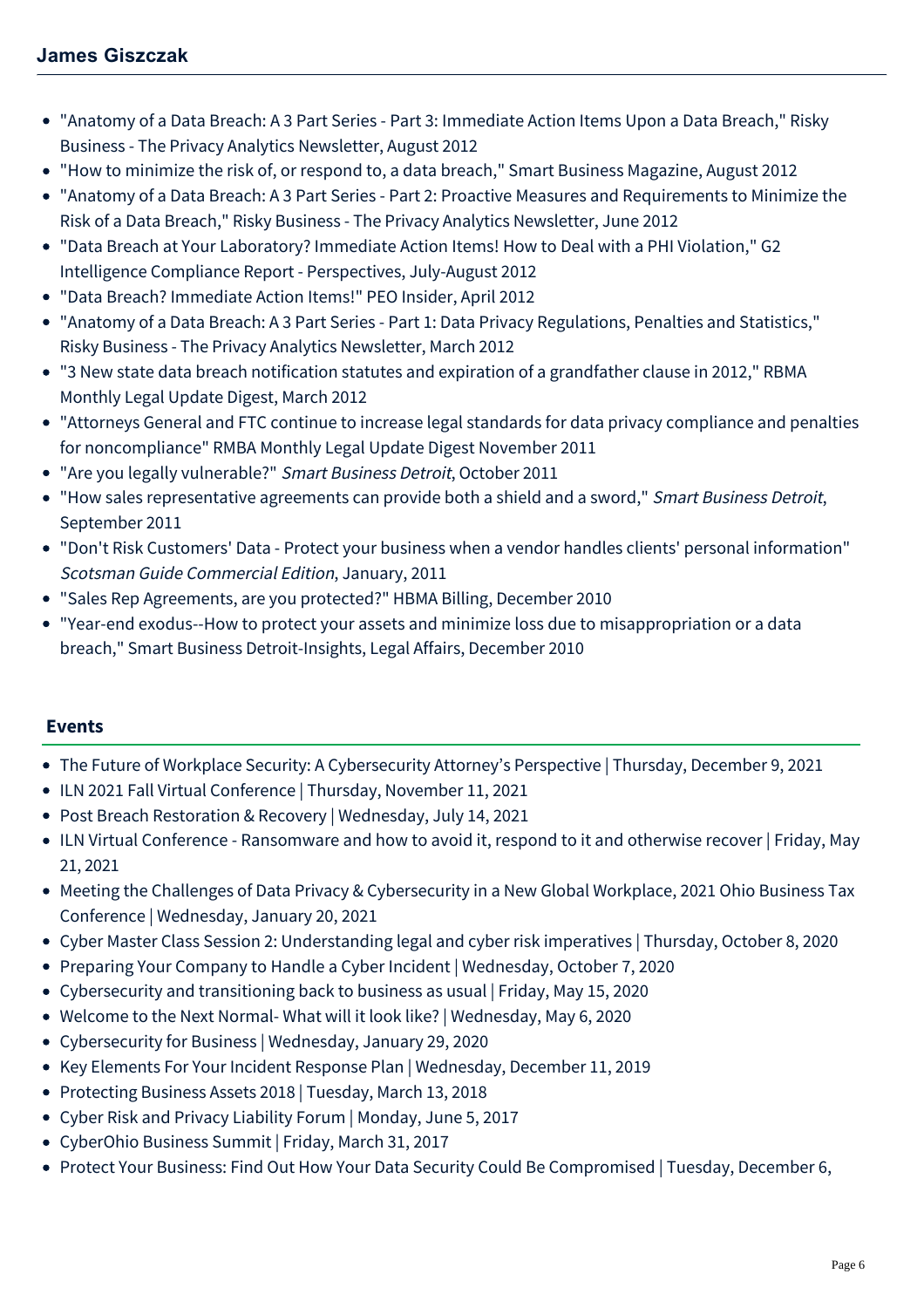[2016](https://mcdonaldhopkins.com/Events/2016/Protect-Your-Business)

- [6th Annual Conference TCIA | Wednesday, November 16, 2016](https://mcdonaldhopkins.com/Events/2016/6th-Annual-Conference-TCIA)
- [HFTP Annual Convention | Wednesday, October 19, 2016](https://mcdonaldhopkins.com/Events/2016/HFTP-Annual-Convention)
- [Victim or Villain: Strategies for the ever-changing cyber security landscape | Wednesday, August 24, 2016](https://mcdonaldhopkins.com/Events/2016/Victim-or-Villain)
- [Working Toward Prevention of the Breach: What Do Phishing Incidents Look Like?; How Do Forensic](https://mcdonaldhopkins.com/Events/2016/Working-Toward-Prevention-of-the-Breach) Investigations Take Place?; and Are There Ways to Try to Prevent the Breach? | Friday, July 29, 2016
- [Data Breaches Yes, it CAN happen in the franchise industry! Are you prepared? | Wednesday, June 29,](https://mcdonaldhopkins.com/Events/2016/Data-Breaches-Webinar) 2016
- [Laboratory Privacy and Security: How to Safeguard Your Data and Ensure Compliance with Tougher](https://mcdonaldhopkins.com/Events/2016/Laboratory-Privacy-and-Security-Webinar) Enforcement of Government Guidelines | Thursday, June 23, 2016
- [Data Privacy and Security: Fundamentals of Protecting Your Practice | Tuesday, April 12, 2016](https://mcdonaldhopkins.com/Events/2016/Data-Privacy-and-Security-Fundamentals-of-Protecting-Your-Practice)
- [NIRI Cleveland and Northern Ohio Chapter Presents Cybersecurity Preparedness | Wednesday, March 16,](https://mcdonaldhopkins.com/Events/2016/NIRI-Cleveland-and-Northern-Ohio-Chapter-Presents-Cybersecurity-Preparedness) 2016
- [IAPD/IPRA Soaring to New Heights conference | Thursday, January 28, 2016](https://mcdonaldhopkins.com/Events/2016/IAPDIPRA-Soaring-to-New-Heights-conference)
- [Data Privacy: "Somewhat Prepared" is NOT Prepared! | Tuesday, June 30, 2015](https://mcdonaldhopkins.com/Events/2015/Data-Privacy-Somewhat-Prepared-is-NOT-Prepared)

# **Speaking Engagements**

- "Tales from the Crypt: Cybersecurity for Employee Benefit Plans," Worldwide Employee Benefits Network Webinar, October 14, 2021
- "Security and Compliance Challenges, Strategies, and Concepts for Protecting Your Business," Data Partner Inc., March 21, 2019
- "Payroll Fraud and Its Impact on PEOs," NAPEO's 2019 Webinar Series, February 5, 2019
- "Cybersecurity What To Do in the Event of a Data Breach," AEGIS 2018 Claims Seminar, October 17, 2018
- "Risk Management: The Intersection of Professional Liability and Cyber Insurance," New York City Bar Association & Lockton, June 27, 2017
- "Cybersecurity and Prevention of Data Breaches: In-House Counsel's Role in Assessment, Preparation, and Response," NACUA 2017 Annual Conference, June 26, 2017
- "Data Privacy and Security: Fundamentals of Protecting Your Practice," APF 2016 Pathology Coding and Practice Management Seminar, April 12, 2016
- "A Big Year for Regulation and Cyber Litigation," 2016 Advisen Cyber Risk Insights Conference, March 2, 2016
- "APA Cyber Security Briefing," Detroit, Michigan, February 3, 2016
- "Public Entity Cybersecurity Risks," IAPD/IPRA Soaring to New Heights conference, January 29, 2016
- Cybersecurity: Protecting Your Information, Assets, & Officers, Clear Law Institute webinar, October 28, 2015
- Strategic Planning to Deal with the Trojan Car, Society of Automotive Analysts, October 28, 2015
- Tales from the Crypt XIV: The Anatomy of a Data Breach, Worldwide Employee Benefits Network, October 22, 2015
- Data Privacy Incidents: How to Stay Defensible Before, During and After, IAPP KnowledgeNet, October 15, 2015
- Preparing for a Data Breach Crisis: How to Run A Table Top Exercise, URMIA's 46th Annual Conference, October 13, 2015
- Data Privacy: What ESOP Companies Need to Know, Great Lakes Regional ESOP Conference, October 8,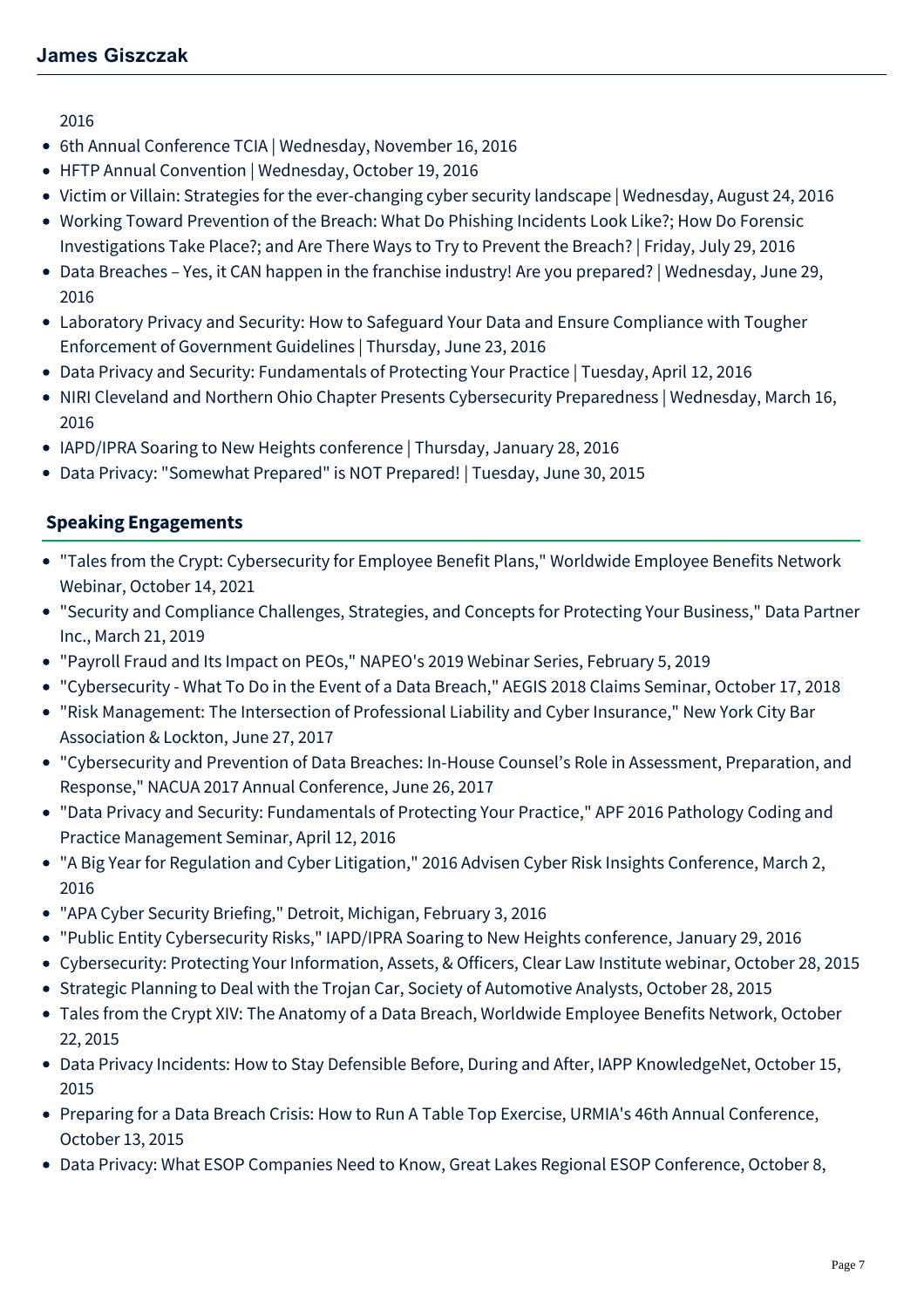2015

- A Pound of Cure: Strategies for Preventing and Responding to Data Breaches, Part 2, webinar with Epiq Systems, March 31, 2015
- An Ounce of Prevention: Preparing for a New Era of Data Breaches, Part 1, webinar with Epiq Systems, March 24, 2015
- Live Cyber Incident Simulation Exercise, Advisen 2015 Cyber Risk Insights Conference, March 3, 2015
- President Obama's New Personal Data Notification & Protection Act, webinar with ID Experts, February 12, 2015
- Data Breaches: From Prevention to Reaction, The Institute of Internal Auditors (IIA) and Information Systems Audit and Control Association (ISACA), December 8, 2014
- Top 10 Data Privacy Threats Confronting Colleges and Universities, webinar with Huron Consulting Group, November 19, 2014
- Yes, it CAN happen to you! Are you prepared?, webinar with Enterprise Risk Management, November 14, 2014
- Establishing a Perimeter Data Privacy & Security in Practice, The American Pathology Foundation, October 30, 2014
- Vendor Contracts, NetDiligence Cyber Risk & Privacy Liability Forum, October 2014
- Data Breach: It's Not "If" But "When"… Are you Prepared?, NRRA 2014 National Conference, September 2014
- Is My Data Safe? Why HR Professionals Should Care, American Society of Employers Employment Law Conference, September 2014
- Data Privacy: Legal Risks, Mitigation, Response and the Impact of the New Florida Information Protection Act, Hospitality Financial and Technology Professionals South Florida Chapter, August 21, 2014
- Data Breach/Information Security Readiness, webinar for municipalities and higher education, August 2014
- Intellectual Property: Threats, Valuation & Protection, NetDiligence Cyber Risk & Privacy Liability Forum, June 2014
- Data Breach and Coverage Litigation, NetDiligence Cyber Risk & Privacy Liability Forum, June 2014
- Data Security Breaches and Why HR Professionals Should Care, American Society of Employers' Selected Insights Series, May 9, 2014
- Federal Regulatory, Legislative, and Enforcement Landscape: Changes on the Horizon and Integrating New and Anticipated Initiatives into your Practice, 8th National Advanced Forum on Cyber & Data Risk Insurance, March 2014
- Data Security and Related Liability-- What an ESOP company needs to know, ESOP Association Annual Spring Conference, March 2014
- The Real Cyber Risk: Threats, Valuation & Protection, NetDiligence Cyber Risk and Privacy Liability Forum, October 2013
- Cyber Risk Seminar: The Maze of Legal Requirements, January 2013
- Data Privacy & Security: Why It's the New Top Concern for Directors and General Counsel, presentation to Fortune 100 Company, September 2012
- Privacy and Security: What You Need to Know to Keep Your Company Safe, Privacy and Security Seminar, July 2012
- Commentator, Non-Compete and Trade Secret Matters, Golf Exchange Radio Program, July 2012
- 30 Days of Hell Preserving Reputation During Plan Failures, NetDiligence, CyberRisk & Privacy Liability